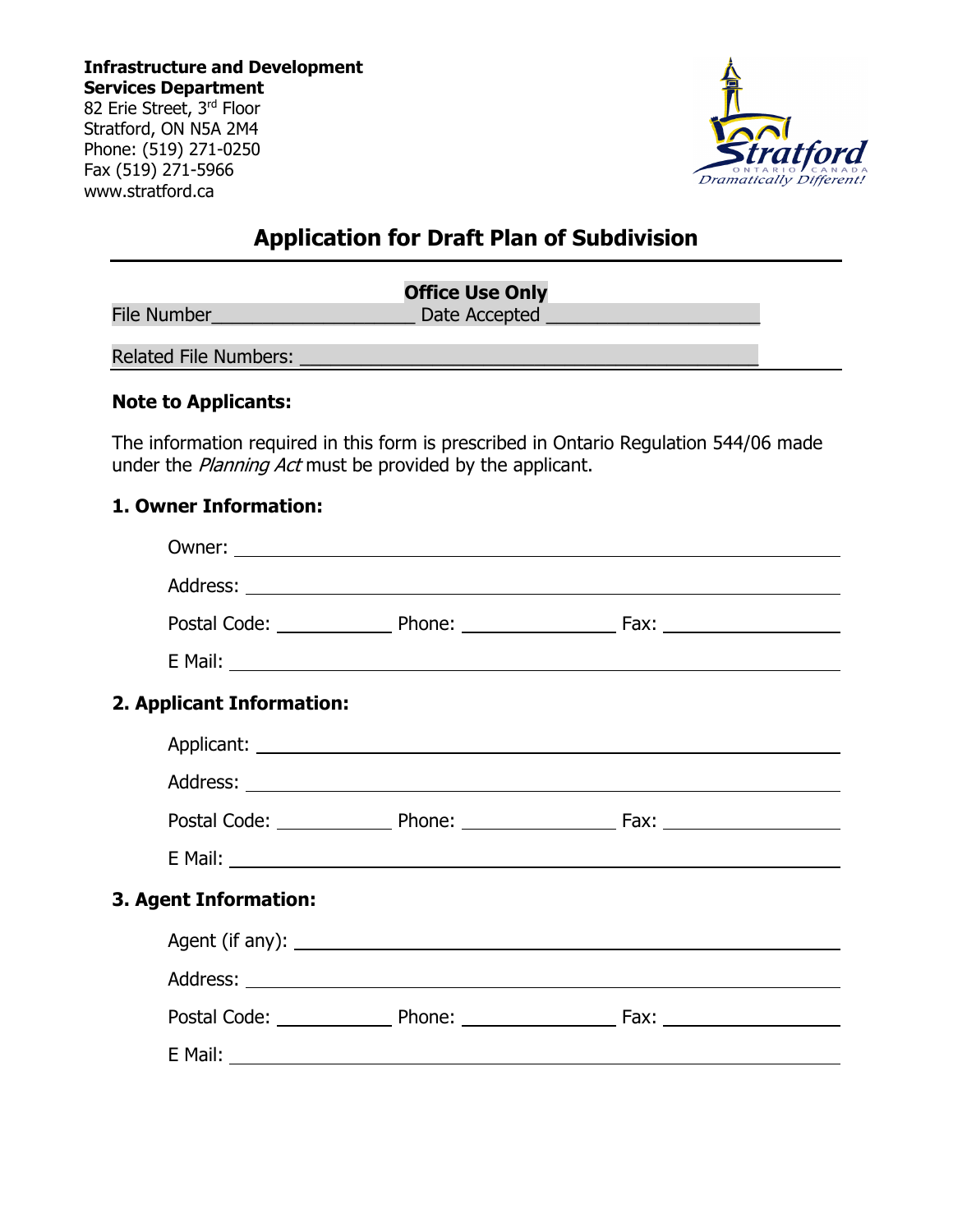#### NOTE:

 $\overline{a}$ 

- (1) Unless otherwise requested, all correspondence will be sent to the agent.
- (2) An owner's authorization is required in Section 15 if the applicant or agent is not the owner.
- (3) If there is more than one owner, the authorization of ALL owners is required.
- (4) If a numbered company, also give the name and address of the principal owner.

# **4. Location of Subject Lands:**

|     |                                                                                                                                                                      | Municipal address: University of the Municipal and the Municipal and the Municipal and the Municipal Australia |  |
|-----|----------------------------------------------------------------------------------------------------------------------------------------------------------------------|----------------------------------------------------------------------------------------------------------------|--|
|     |                                                                                                                                                                      |                                                                                                                |  |
|     |                                                                                                                                                                      |                                                                                                                |  |
|     |                                                                                                                                                                      |                                                                                                                |  |
|     |                                                                                                                                                                      |                                                                                                                |  |
|     | <b>5. Current Use:</b>                                                                                                                                               |                                                                                                                |  |
| 5.1 |                                                                                                                                                                      | What is the current use of the subject land?                                                                   |  |
|     |                                                                                                                                                                      |                                                                                                                |  |
| 5.2 | How is the subject land currently designated in the Official Plan?                                                                                                   |                                                                                                                |  |
| 5.3 |                                                                                                                                                                      | Are there existing buildings or structures on the subject lands?                                               |  |
|     | $\square$ Yes                                                                                                                                                        | $\Box$ No                                                                                                      |  |
|     | If YES, are they to be demolished?                                                                                                                                   |                                                                                                                |  |
|     | $\Box$ Yes                                                                                                                                                           | $\Box$ No                                                                                                      |  |
| 5.4 | Are any buildings, structures or features on the subject lands or adjacent lands<br>designated under the Ontario Heritage Act or in the process of being designated? |                                                                                                                |  |
|     | $\Box$ Yes                                                                                                                                                           | $\Box$ No                                                                                                      |  |
|     |                                                                                                                                                                      |                                                                                                                |  |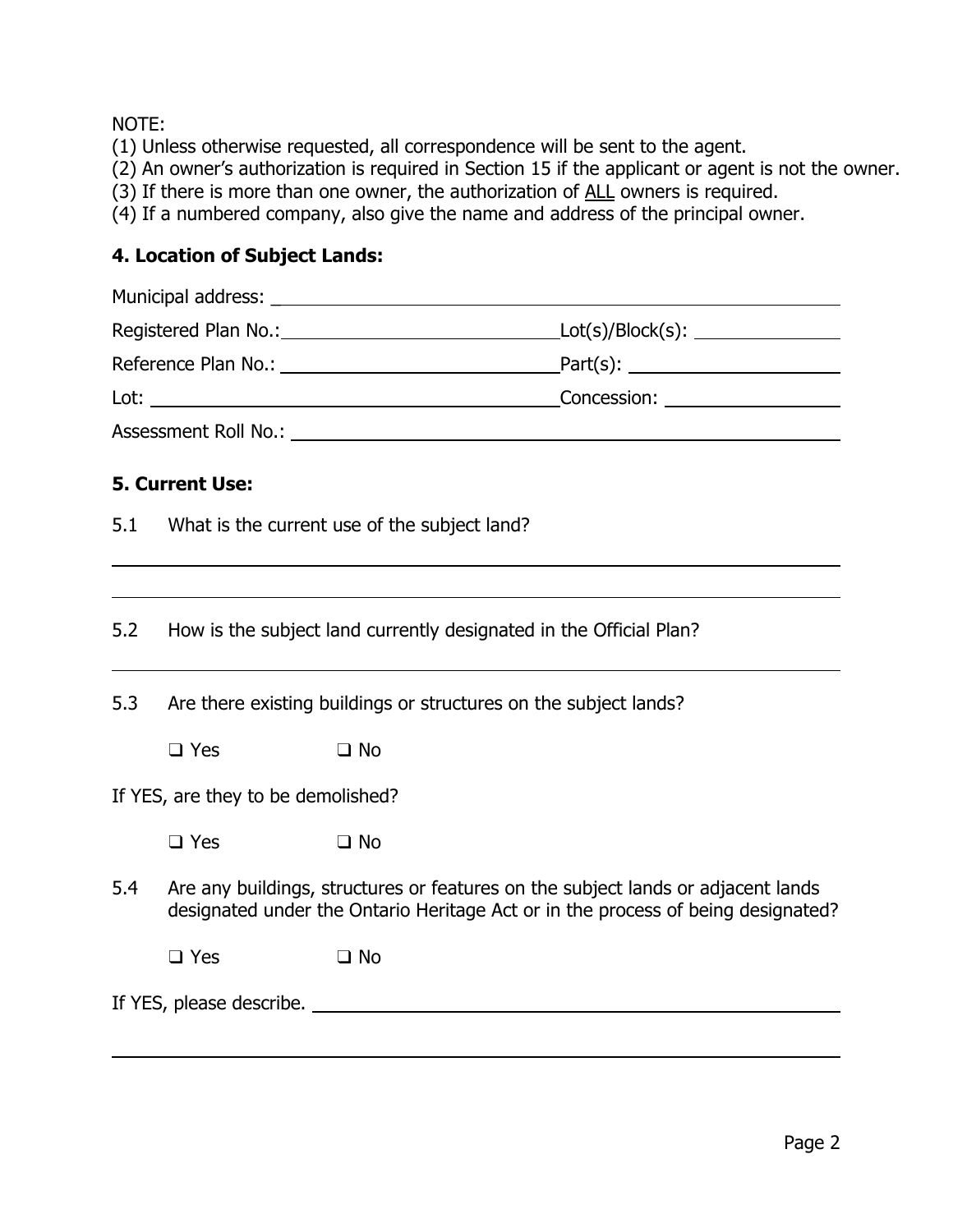| 5.5 | Is there reason to believe the surface or subsurface of the subject land may have |
|-----|-----------------------------------------------------------------------------------|
|     | been contaminated by former uses on the site or adjacent sites?                   |

|     | $\Box$ Yes              | $\square$ No                                                                           |
|-----|-------------------------|----------------------------------------------------------------------------------------|
|     | If YES, please explain. |                                                                                        |
| 5.6 |                         | What information did you use to answer question #5.5?                                  |
| 5.7 |                         | Are there any existing easements or restrictive covenants affecting the subject lands? |

If yes, please provide a description of each easement or covenant and its effect.

# **6. Proposed land use:**

❑ Yes ❑ No

| <b>Proposed</b><br><b>Land Use</b>       | <b>Number of</b><br>units or<br>dwellings | <b>Identify lots and/or</b><br>blocks on the draft<br>plan | Area (ha) of<br>proposed<br><b>use</b> | <b>Density</b><br>(units,<br>dwellings<br>per ha) |
|------------------------------------------|-------------------------------------------|------------------------------------------------------------|----------------------------------------|---------------------------------------------------|
| Single<br><b>Detached</b><br>Residential |                                           |                                                            |                                        |                                                   |
| Semi-<br><b>Detached</b><br>Residential  |                                           |                                                            |                                        |                                                   |
| Row,<br>Townhouse<br>Residential         |                                           |                                                            |                                        |                                                   |
| Apartment<br><b>Residential</b>          |                                           |                                                            |                                        |                                                   |
| Seasonal<br><b>Residential</b>           |                                           |                                                            |                                        |                                                   |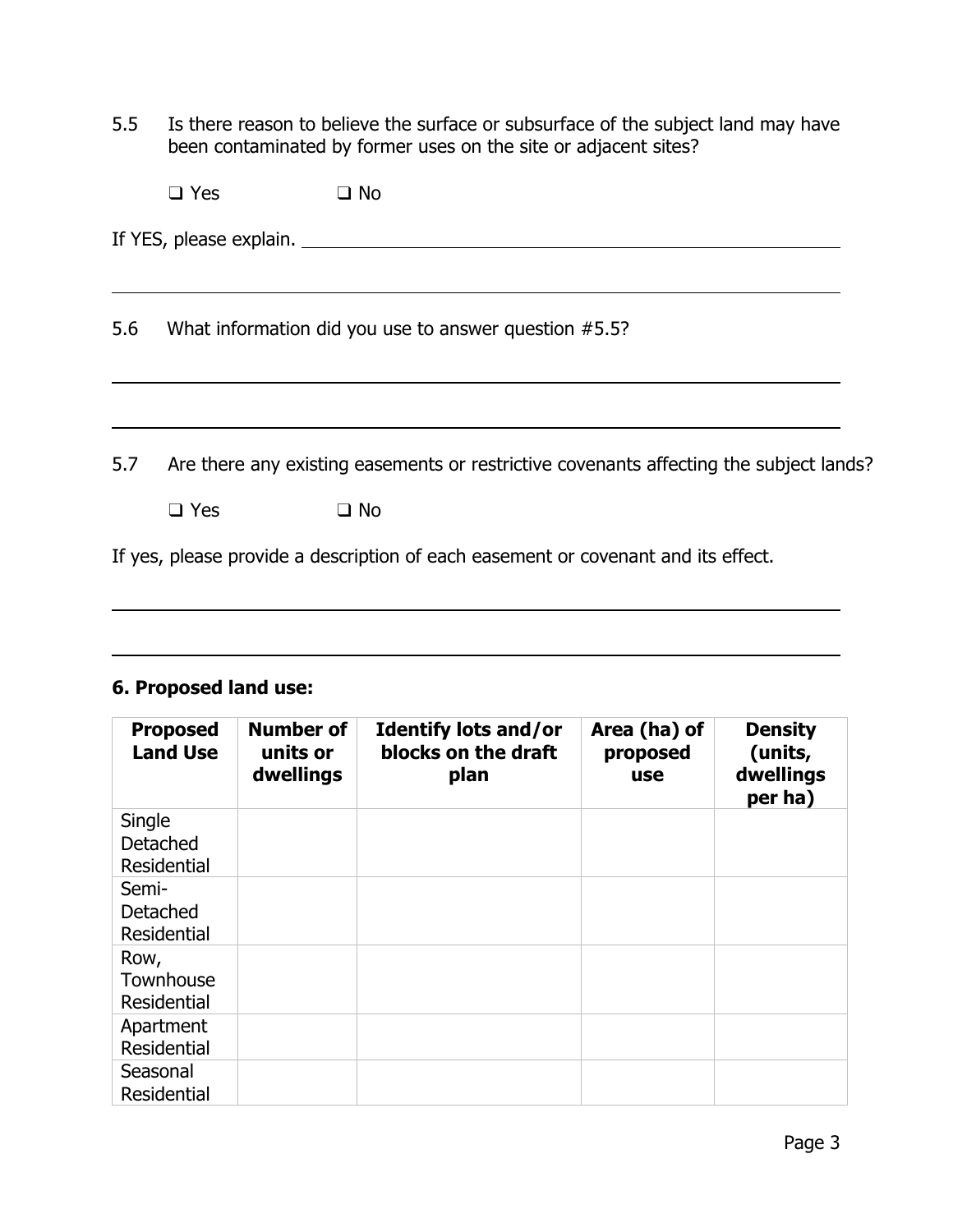| <b>Proposed</b><br><b>Land Use</b> | <b>Number of</b><br>units or<br>dwellings | <b>Identify lots and/or</b><br>blocks on the draft<br>plan | Area (ha) of<br>proposed<br>use | <b>Density</b><br>(units,<br>dwellings<br>per ha) |
|------------------------------------|-------------------------------------------|------------------------------------------------------------|---------------------------------|---------------------------------------------------|
| Other<br>Residential<br>(specify)  |                                           |                                                            |                                 |                                                   |
| Commercial                         |                                           |                                                            |                                 |                                                   |
| Industrial                         |                                           |                                                            |                                 |                                                   |
| Park                               |                                           |                                                            |                                 |                                                   |
| Open space                         |                                           |                                                            |                                 |                                                   |
| Stormwater<br>Management           |                                           |                                                            |                                 |                                                   |
| <b>Institutional</b><br>(specify)  |                                           |                                                            |                                 |                                                   |
| <b>Roads</b>                       |                                           |                                                            |                                 |                                                   |
| Walkway                            |                                           |                                                            |                                 |                                                   |
| Other<br>(specify)                 |                                           |                                                            |                                 |                                                   |
| Other<br>(specify)                 |                                           |                                                            |                                 |                                                   |
| <b>TOTALS</b>                      |                                           |                                                            |                                 |                                                   |

# 6. 1 What is the gross residential unit density per hectare for the total land area subject to this application?

 $\overline{a}$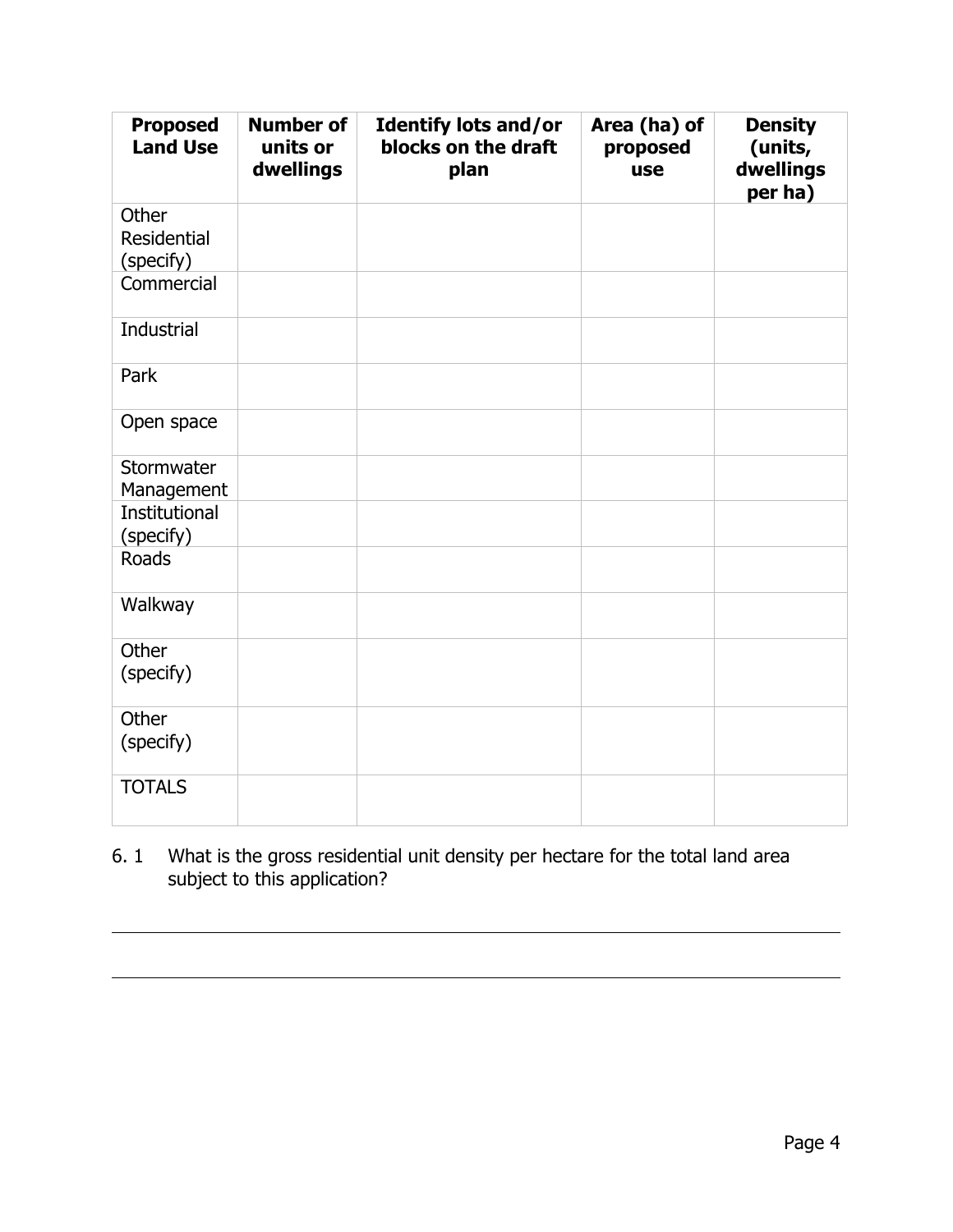6.2 What is the residential unit density per hectare for the total land area subject to this application minus those lots, blocks, roads etc being created for a public purpose?

| <b>Type of Use</b>            | <b>Number of Parking Spaces</b> |
|-------------------------------|---------------------------------|
| Multiple Attached Residential |                                 |
| Apartment Residential         |                                 |
| <b>Other Residential</b>      |                                 |
| Commercial                    |                                 |
| Industrial                    |                                 |
| <b>Institutional</b>          |                                 |
| Other                         |                                 |

6.3 Indicate the number of parking spaces for the following uses:

## **7. Status of other planning applications:**

l

l

7.1 Has a previous application for approval of a plan of subdivision under Section 51 of the Planning Act or a consent under Section 53 of the Planning Act ever been submitted for the subject lands?

❑ Yes ❑ No

If yes, and if known, the file number of the application and the decision made on the application.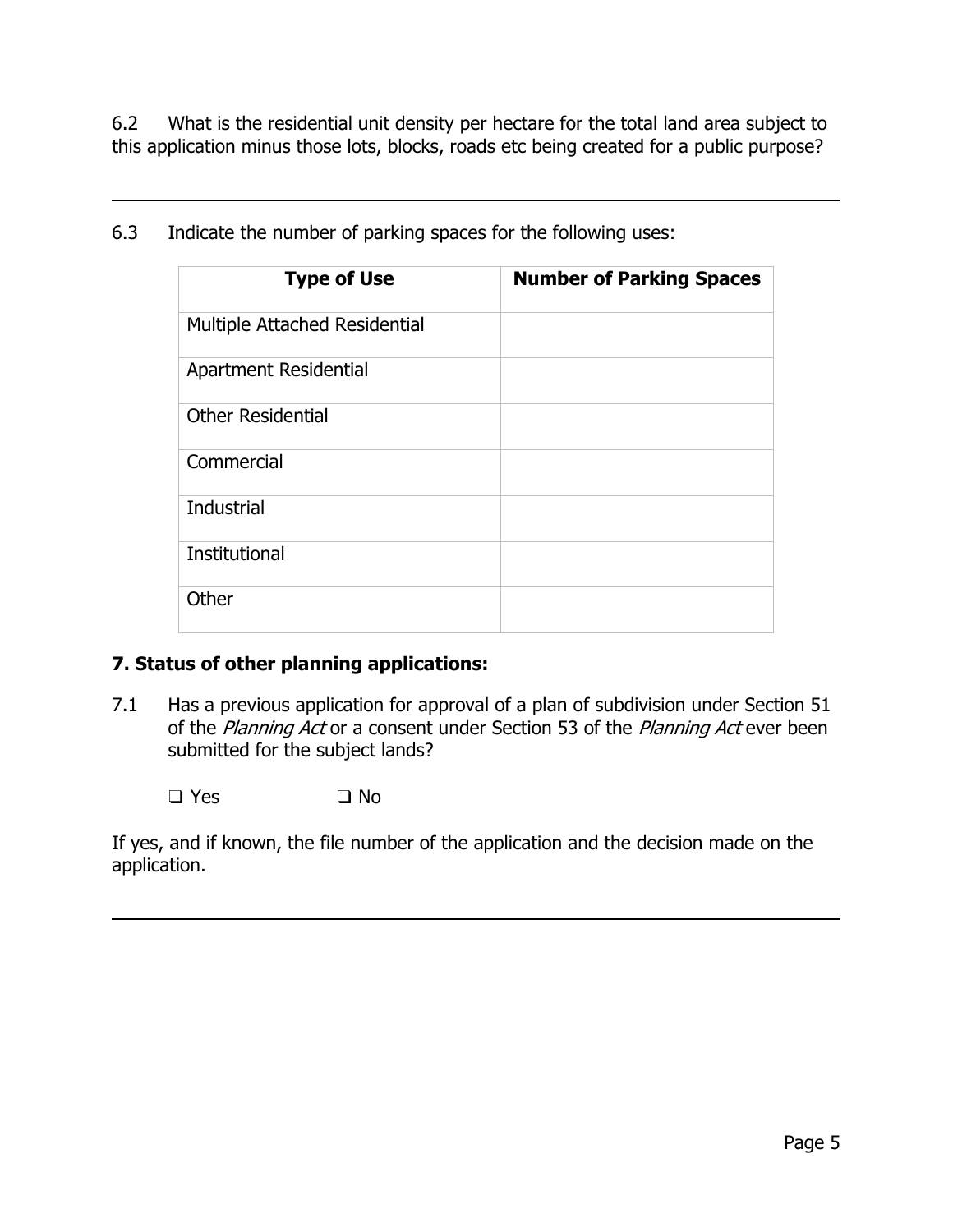7. 2 Is the subject land the subject of any other application under the Planning Act, such as an application for an amendment to an official plan, a zoning by-law, a minor variance or a site plan?

❑ Yes ❑ No

If yes, and if known, the file number of the applications and the status of the application.

# **8. Proposed Servicing**

l

8.1 Select the proposed sewage disposal and water supply servicing type:

Sewage Disposal (check appropriate box)

- ❑ Public piped sewage system
- ❑ Public or private communal waste water system
- ❑ Individual septic system
- ❑ Other (please describe)

Water supply (check appropriate box)

- ❑ Public piped water system
- ❑ Public or private communal well
- ❑ Individual well
- ❑ Other (please describe)
- 8.2 Select the proposed type of storm drainage:

Storm Water Drainage (check appropriate box)

- ❑ Sewers
- ❑ Ditches or swales
- ❑ Stormwater management pond
- ❑ Infiltration ditches
- ❑ Other (please describe)

A preliminary servicing report is required on the submission of an application. The report must address sanitary sewer servicing, storm drainage and stormwater management. The stormwater management must address pre-development conditions and proposed post development conditions. The report must meet the requirements of the City Engineering and Public Works departments in order for this application to be considered a complete submission.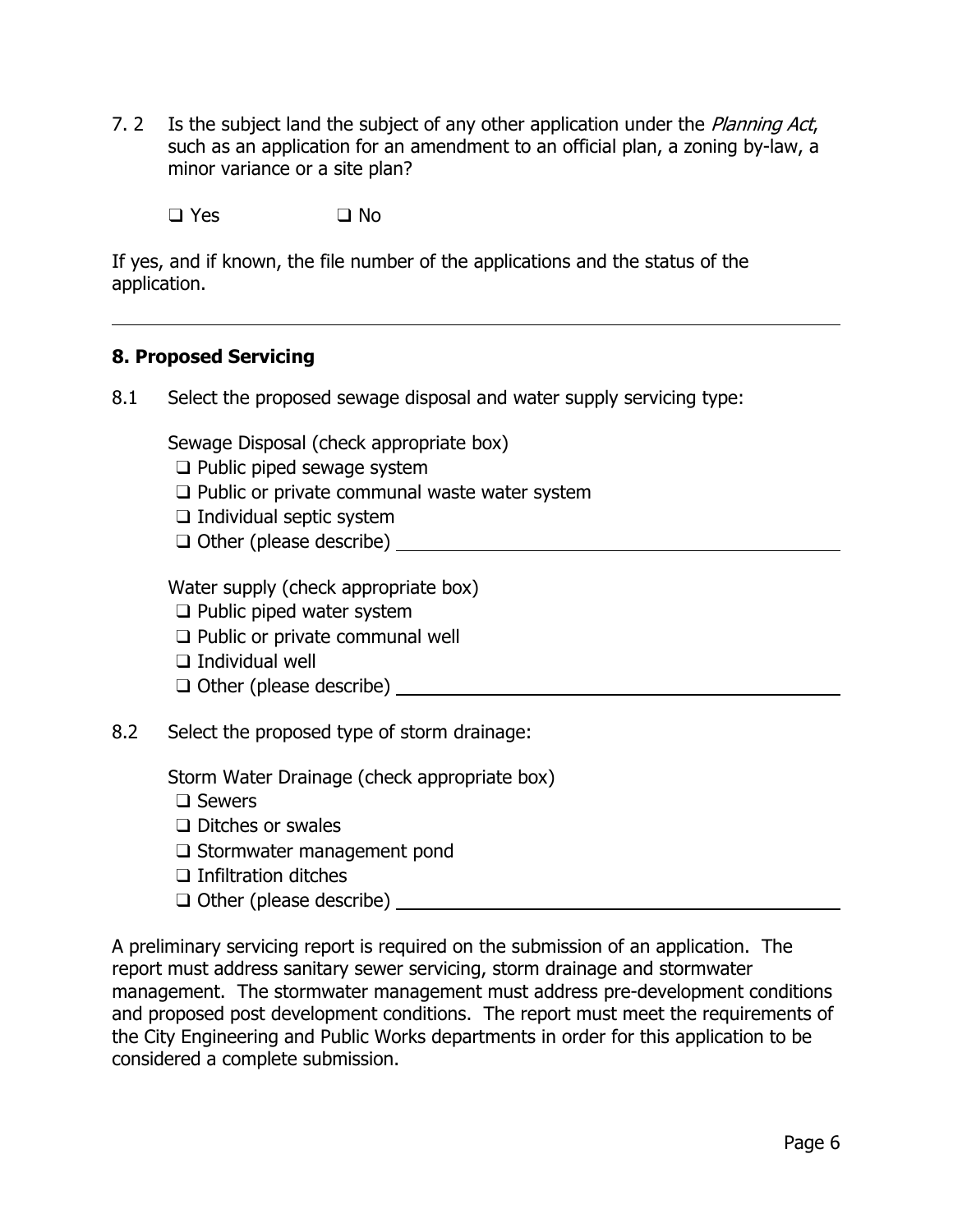8.3 Does the plan permit the development of more than five lots or units on privately owned and operated individual or communal wells or more than five lots or units on privately owned and operated individual or communal septic systems?

❑ Yes ❑ No

If yes, a servicing options report and a hydrogeological report are required to accompany this application.

8.4 Does the plan permit the development of fewer than five lots or units on privately owned and operated individual or communal septic systems, and 4,500 litres of effluent or less would be produced per day?

❑ Yes ❑ No

If yes, a hydrogeological report is required to accompany this application.

#### **9. Access**

The proposed type of access for the subject land will be (check appropriate box):

❑ Provincial highway

- ❑ municipal road maintained all year
- $\Box$  a right of way
- ❑ water

If access to the subject land will be by water only, indicate the parking and docking facilities to be used and the approximate distance of these facilities from the subject land and the nearest public road.

## **10. Archaeological**

Does the subject land contain any archeological resources or areas of archaeological potential?

❑ Yes ❑ No

If yes, the following studies are required to accompany the application:

a) an archaeological assessment prepared by a person who holds a license that is effective with respect to the subject land, issued under Part VI (Conservation of Resources of Archaeological Value) of the Ontario Heritage Act, and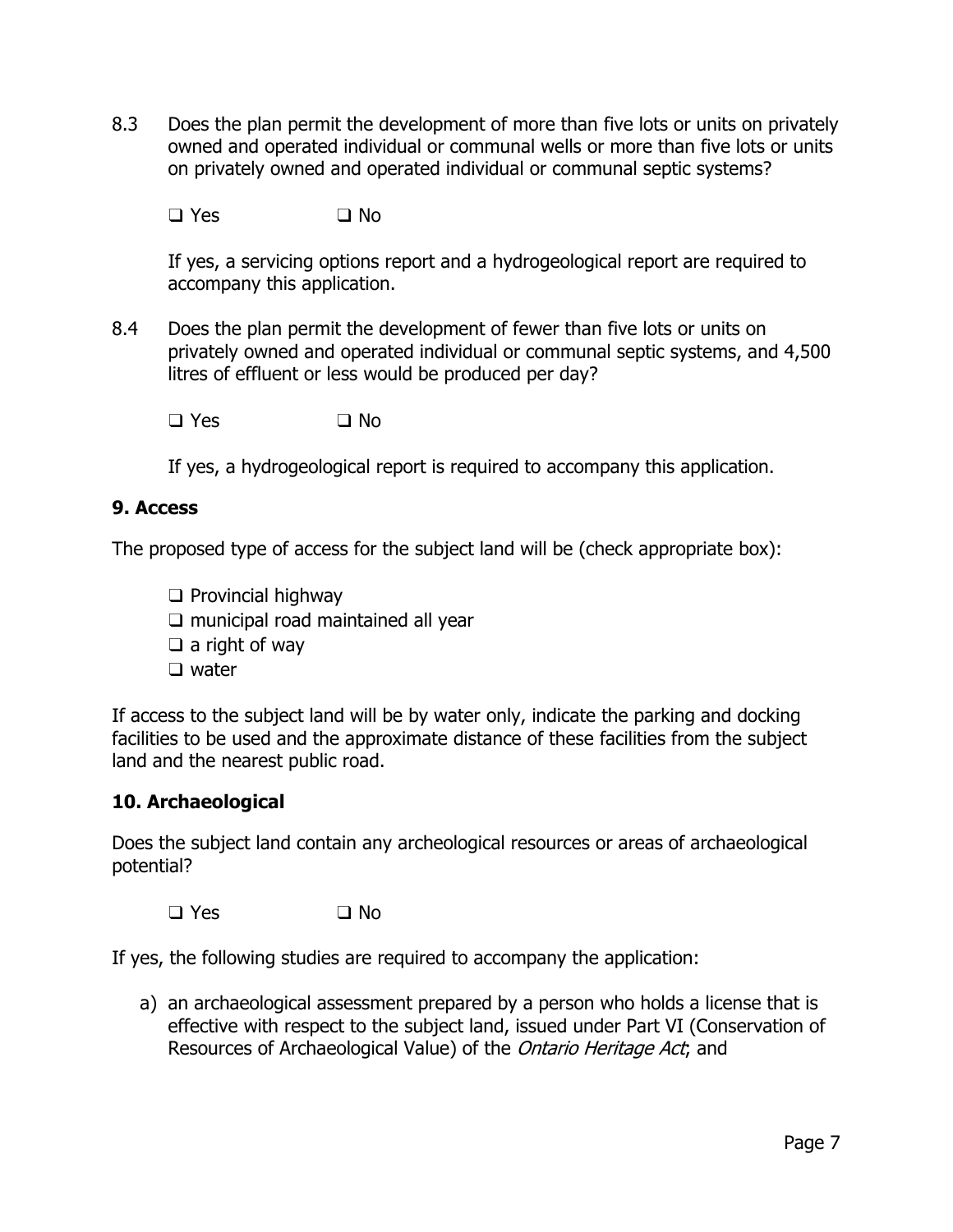b) a conservation plan for any archaeological resources identified in the assessment.

## **11. Matters of Provincial Interest**

- 11.1 Is the application consistent with policy statements issued under subsection 3 (1) of the Planning Act?
	- ❑ Yes ❑ No

Is the subject land(s) within an area of land designated under any provincial plan or plans?

❑ Yes ❑ No

If yes, does the application conform to or does not conflict with the applicable provincial plan or plans?

## **12. Other fees**

In addition to the application fee where the City requires assistance from its solicitors or other technical or professional consultants in the processing of this application, the applicant shall be responsible for reimbursing all legal and consulting fees incurred by the City, at the City's actual cost. Depending on the amount of such fees, which the City expects to incur on any given application, the City may also require the applicant to enter into an agreement with respect to the payment of such fees and may, where appropriate, require security to be posted.

The applicant is hereby notified that in the event the City of Stratford Council approves the application and the matter is appealed to the Local Planning Appeal Tribunal, the applicant may be required to enter into a financial agreement to bear all legal and consulting costs incurred by the City with regard to its preparation for and attendance at such hearings, including all prehearing conferences and all hearing related matters.

## **13. Applicant's checklist:**

Have you included:

- $\checkmark$  Two copies of the completed application form
- $\checkmark$  25 copies of the draft plan, folded to no larger than 8.5" x 14"
- $\checkmark$  Application fee
- $\checkmark$  4 copies of the preliminary servicing report
- $\checkmark$  Two 8.5" x 11" reductions of the plan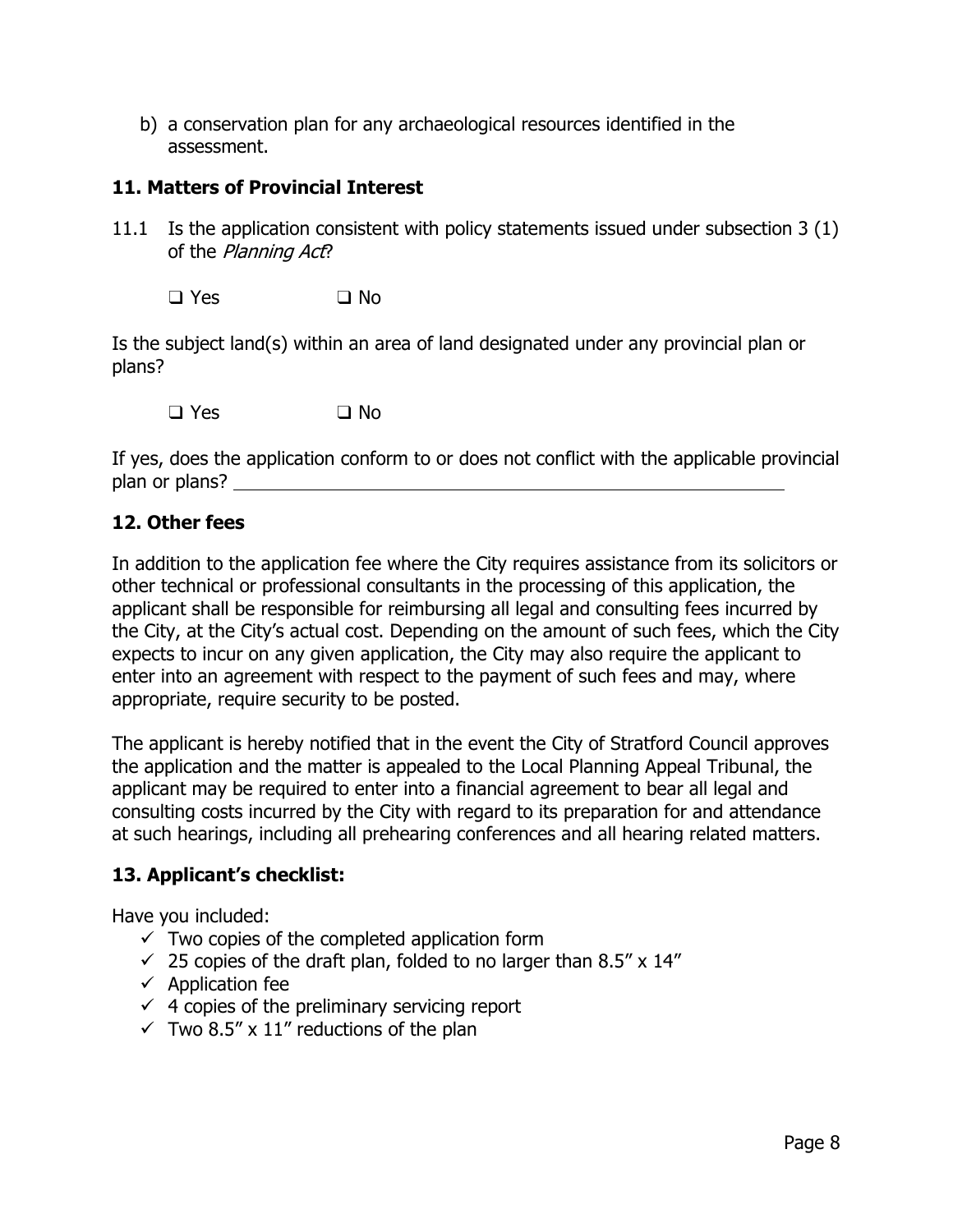# **Draft Plans**

Proposed draft plans must be drawn on a single sheet, to scale, and include:

 $\checkmark$  all items identified in S.51(17) of the Planning Act.

The copies of the proposed draft plan and application form will be circulated to persons and public bodies prescribed by the regulations and any other person or public body that may have an interest in the application.

## **14. Affidavit or Sworn Declaration:**

#### **Declaration for the Prescribed Information**

| in the $\frac{1}{2}$ in the $\frac{1}{2}$ in the $\frac{1}{2}$ in the $\frac{1}{2}$ in $\frac{1}{2}$ in $\frac{1}{2}$ in $\frac{1}{2}$ in $\frac{1}{2}$ in $\frac{1}{2}$ in $\frac{1}{2}$ in $\frac{1}{2}$ in $\frac{1}{2}$ in $\frac{1}{2}$ in $\frac{1}{2}$ in $\frac{1}{2}$ in $\frac{1}{2$ |                                                                                        |
|------------------------------------------------------------------------------------------------------------------------------------------------------------------------------------------------------------------------------------------------------------------------------------------------|----------------------------------------------------------------------------------------|
| make oath and say (or solemnly declare) that the information contained in this<br>this application in respect of the above Sections is true.                                                                                                                                                   | application is true and that the information contained in the documents that accompany |
| Sworn ( <i>or declared</i> ) before me:                                                                                                                                                                                                                                                        |                                                                                        |
|                                                                                                                                                                                                                                                                                                | at the: $\overline{\phantom{a}}$                                                       |
| in the: $\frac{1}{2}$ in the set of $\frac{1}{2}$ in the set of $\frac{1}{2}$ in the set of $\frac{1}{2}$ in the set of $\frac{1}{2}$ in the set of $\frac{1}{2}$ in the set of $\frac{1}{2}$ in the set of $\frac{1}{2}$ in the set of $\frac{1}{2}$ in the set                               |                                                                                        |
|                                                                                                                                                                                                                                                                                                |                                                                                        |
| <b>Commissioner of Oaths</b>                                                                                                                                                                                                                                                                   | <b>Applicant</b>                                                                       |
| <b>15. Authorization:</b>                                                                                                                                                                                                                                                                      |                                                                                        |

I hereby authorize the City of Stratford and municipal staff to **access the subject site** for the purpose of evaluation of the subject application.

 $\overline{a}$ 

**Date Signature of Owner** 

If the applicant is not the owner of the land that is the subject of this application, the written authorization of the owner that the applicant is authorized to make the application must be included with this form or the authorization set out below must be completed.